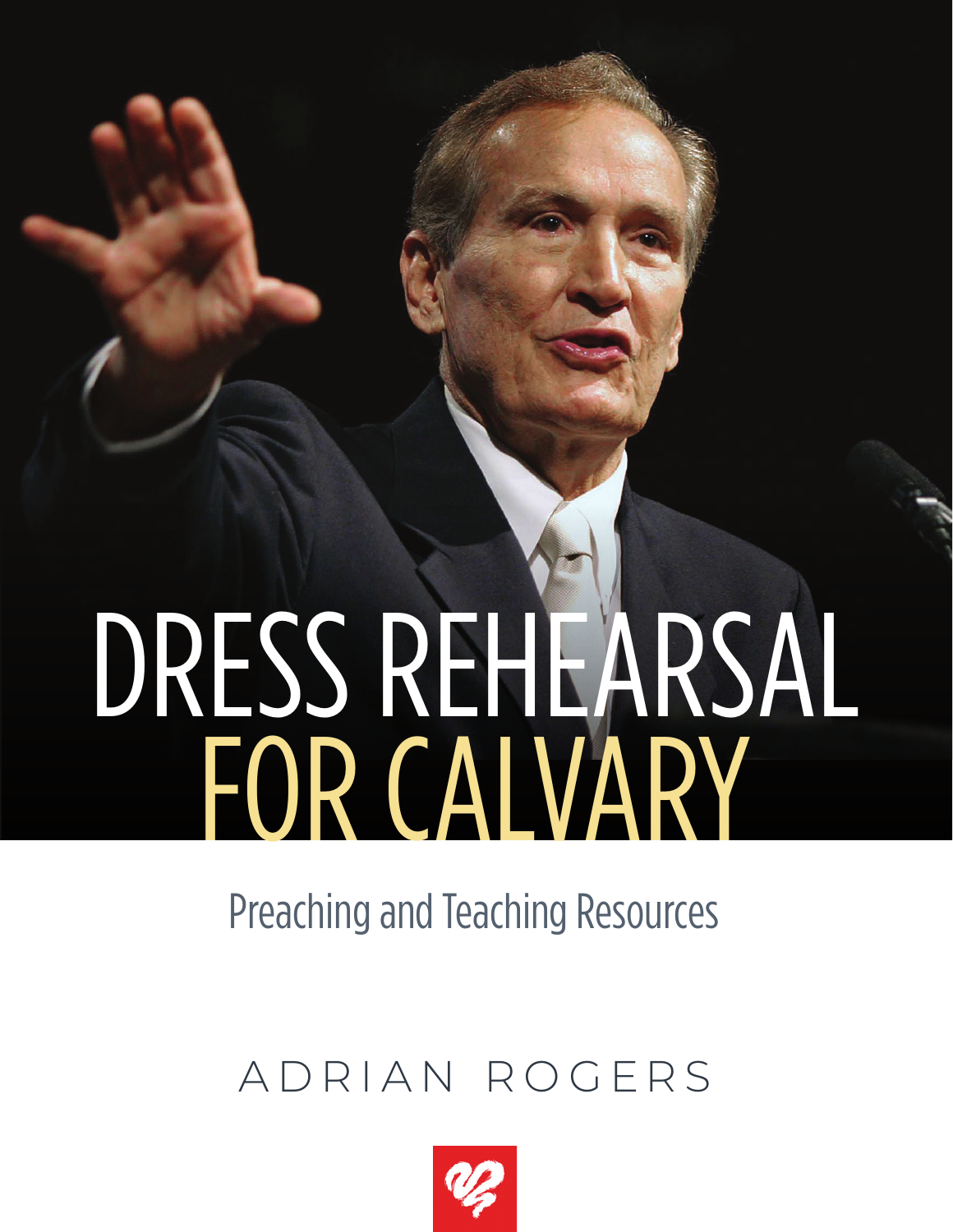

ADRIAN ROGERS

We are grateful for the opportunity to provide this transcript produced from a live sermon preached by Adrian Rogers while serving as pastor of Bellevue Baptist Church in Memphis, Tennessee. This transcript is intended for your personal, non-commercial use.

#### Note: Though it has been transcribed from a version used for broadcast, it may contain stutters, stammers, and other authentic remarks as would be common in a live setting.

In order to ensure our ability to be good stewards of Adrian Rogers' messages, Love Worth Finding has reserved all rights to this content.

Except for your personal, non-commercial use and except for brief quotations in printed reviews, no part of this publication may be reproduced, stored in a retrieval system, or transmitted in any form or by any means —electronic, mechanical, photocopy, recording, or any other— without the prior permission of the publisher.

Copyright ©2022 Love Worth Finding Ministries, Inc. Transcripts are used by permission of the Rogers Family Trust.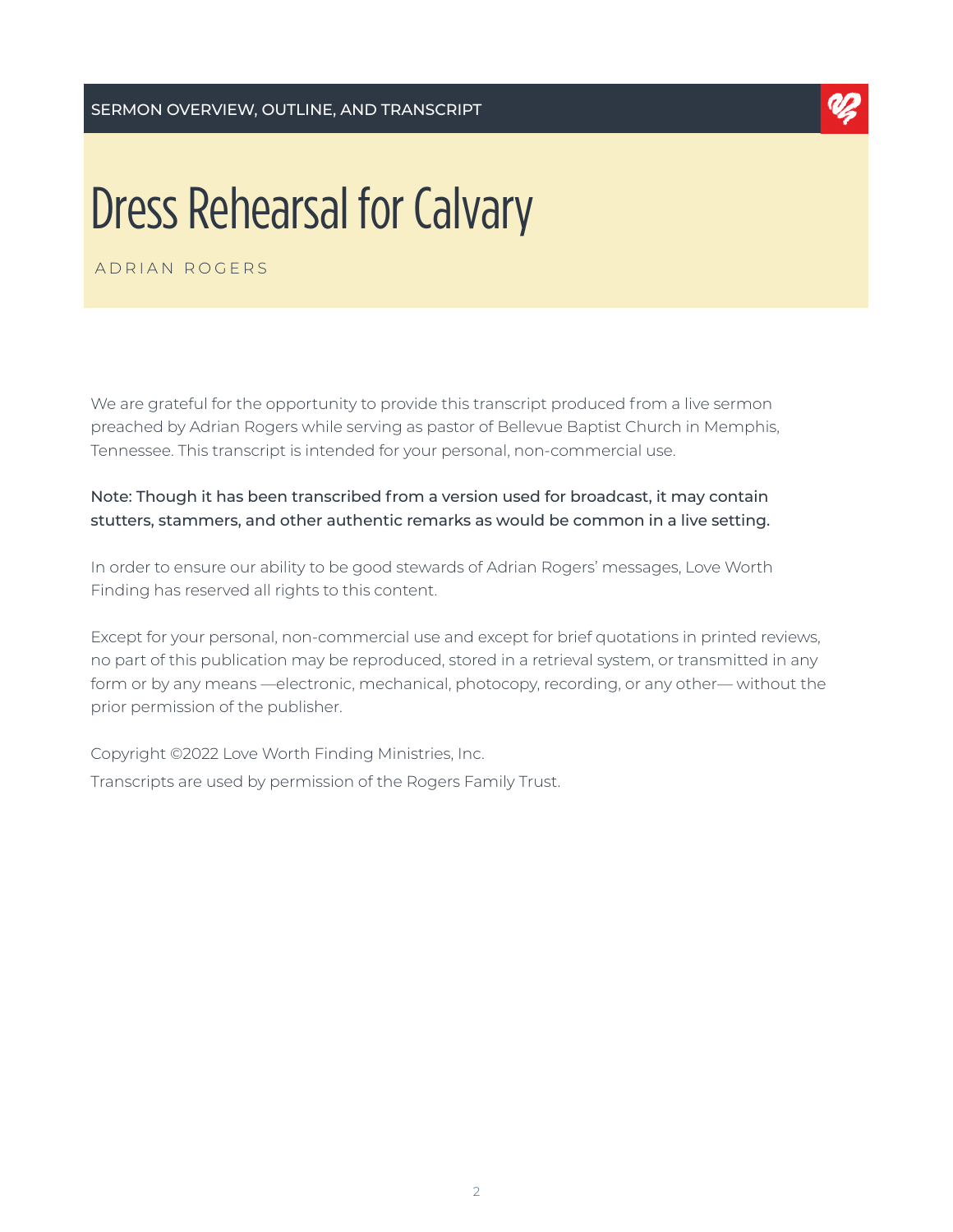

**SERMON REFERENCE:** Hebrews 11:17-19; Genesis 22:1-14

#### **LWF SERMON NUMBER:** #2394

Hebrews 11 recalls the story of Abraham and Isaac from Genesis 22 when God called a father to offer up his son as a sacrifice. This story was a dress rehearsal for Calvary, in which God the Father would send His Son, Jesus, to die on the cross for our sins.

"By faith Abraham, when he was tested, offered up Isaac, and he who had received the promises offered up his only begotten son, of whom it was said, 'In Isaac your seed shall be called,' concluding that God was able to raise him up, even from the dead, from which he also received him in a figurative sense" (Hebrews 11:17-19).

In the passages from Genesis and Hebrews, Isaac serves as an Old Testament illustration of Jesus Christ. His birth was prophesied and preset, and he was conceived miraculously. His mother Sarah had him after she "passed the age of childbearing" (Genesis 18:11).

Isaac's name was divinely given; he was very loved by his father. He was offered up as a sacrifice and raised from the dead, as Hebrews 11:19 says, in a figurative sense. In the same way, Jesus was miraculously born of a virgin, and was specifically named by the Father, who loved Him. God sent Him as a sacrifice for the sins of the world, and He was raised from the dead.

Genesis 22:2 says, "...Take now your son, your only son Isaac, whom you love, and go to the land of Moriah, and offer him there as a burnt offering on one of the mountains of which I shall tell you."

There was a purpose for this specific place: it speaks of the cross of Jesus Christ. As Isaac was led up a mountain to be sacrificed, Jesus also ascended a hill called Calvary, where He died.

Just before Abraham was to sacrifice his son, God provided a ram to take Isaac's place. Likewise, God kept His promise to us and provided a Lamb, His only Son Jesus Christ, whom He loved, to take our place and to die for our sins.

Adrian Rogers says, "His name is Jehovah-Jireh (the God who provides), and the God who gave the first great gift is the God who will see us through."

#### Life Application

Do you believe in Jehovah-Jireh—the God who provides? Keep your faith in Him, who willfully gave Jesus, and will not hold His love back.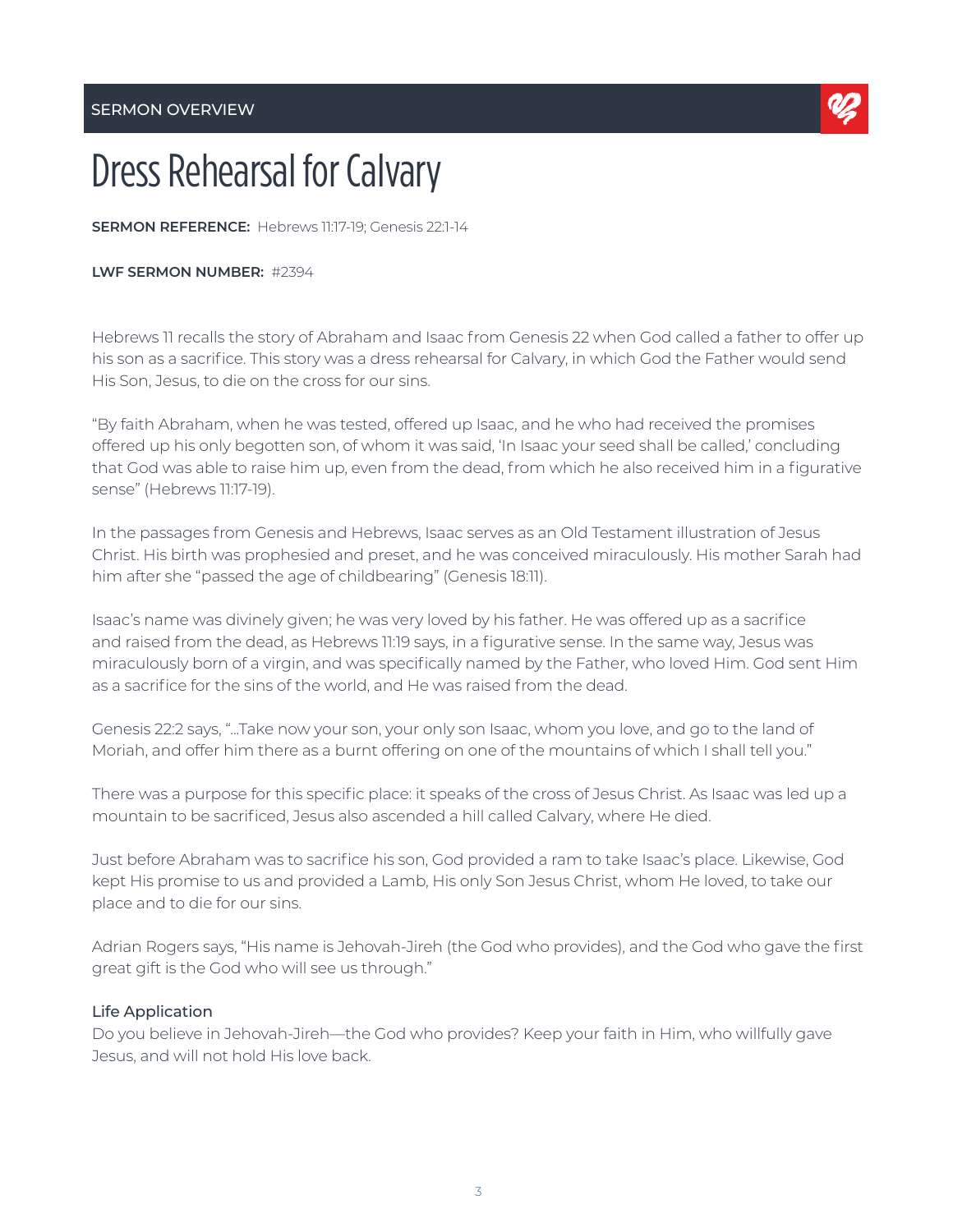

**SERMON REFERENCE:** Hebrews 11:17-19; Genesis 22:1-14

**LWF SERMON NUMBER:** #2394

#### 1) INTRODUCTION

- a) There is no book like the Bible.
	- i) It is one book and yet it is sixty-six books.
		- (1) Thirty-nine books in the Old Testament.
		- (2) Twenty-seven in the New Testament.
	- ii) Written over a period of about fifteen hundred years by at least forty different authors in three different languages.
		- (1) The authors were people from all backgrounds and walks of life.
	- iii) But when you bring them together, they don't make sixty-six books, they make one book that is bound together.
		- (1) It has one hero; His name is Jesus.
		- (2) It has one villain; he is the devil.
		- (3) It has one theme; it is salvation.
		- (4) It has one purpose; the glory of God.
- b) If you read the Bible anywhere, you're going to find the Lord Jesus standing somewhere in the shadows.
	- i) We see Jesus in the shadows as we look into the life of Abraham, the father of the faithful, the brightest star in the Hebrew heaven.
	- ii) As we look back in history, centuries before Jesus Christ was born upon this earth, we find a wonderful depiction of the life of our Lord Jesus Christ.
- c) Hebrews 11:17-19
	- i) "Tried" in this passage literally means "tested."
	- ii) The word "figure" means a type, an illustration.
- d) In the Old Testament, God gave illustrations, types, prophecies, figures of that which is to come in the New Testament.
	- i) This is one of the great confirmations of the inspiration of the Scripture, seeing these prophecies of Jesus many centuries before He was born.
	- ii) It is also a confirmation of the deity of our Lord and Savior Jesus Christ as we see Him pictured in the Old Testament.
- e) Do not get the idea that the Old Testament is about something other than Jesus.
	- i) All of the Bible is about Jesus.
		- (1) John 8:56
			- (a) "Your father" refers to Abraham.
			- (b) Jesus said Abraham rejoiced to see His day.
		- (2) Galatians 3:8
			- (a) The Gospel was preached to Abraham.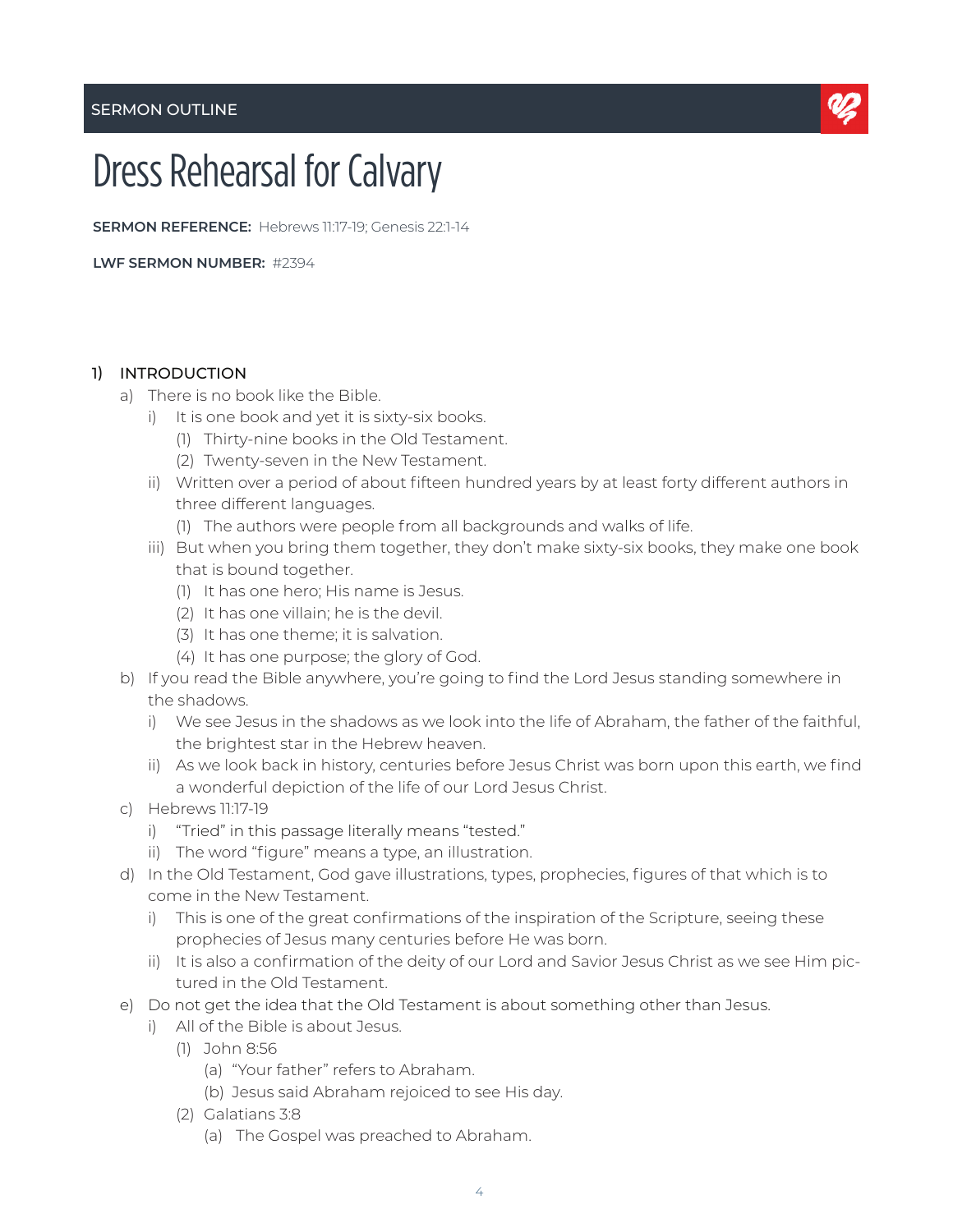#### SERMON OUTLINE

Dress Rehearsal for Calvary | Hebrews 11:17-19; Genesis 22:1-14 | #2394

f) Genesis 22 shows a portrait of Jesus, a prophecy of His coming crucifixion on the cross. i) See it, believe it, ask yourself, "What does that mean to me personally?"

#### 2) THE SPECIAL PERSON WHO IS DESCRIBED

- a) The person who is described is Isaac, but he is a picture of Jesus.
- b) Genesis 22:1-2
- c) There are several ways that Isaac is a picture of the Lord Jesus Christ:
	- i) His miracle birth was prophesied.
		- (1) Genesis 18:9-14
			- (a) Is anything too hard for God? No!
		- (2) Isaac was born of a miracle.
		- (3) Jesus was born of a miracle.
			- (a) Isaiah 7:14
	- ii) His birthday was preset.
		- (1) Genesis 21:1-2
			- (a) God not only prophesied the birth, but God prophesied the set time of the birth.
		- (2) Galatians 4:4
		- (3) Isaac was born at a set time.
		- (4) Jesus was born at a set time.
	- iii) Isaac's name was divinely given.
		- (1) Genesis 17:19
		- (2) Matthew 1:21
		- (3) Isaac was pre-named.
		- (4) Jesus was pre-named.
	- iv) Isaac was conceived of a miracle.
		- (1) Genesis 18:14
			- (a) Abraham was 100 and Sarah was 90 years of age.
		- (2) Luke 1:34
		- (3) The angel said to Abraham, "Is there anything too hard for God?"
		- (4) The angel said to Mary, "With God, nothing shall be impossible."
		- (5) Many Jews have difficulty believing in the virgin birth, yet every Jew is alive because of a miracle birth.
	- v) Isaac was loved of his father.
		- (1) Genesis 22:2
			- (a) This is the first time the word "love" is found in the Bible.
		- (2) Genesis 22:16
			- (a) Isaac is called Abraham's only son.
			- (b) Compare that to John 3:16.
		- (3) We think about God loving the world, but God loved His Son before He loved the world.
			- (a) John 5:20
	- vi) Isaac was offered up as a sacrifice.
		- (1) Jesus was offered up as a sacrifice.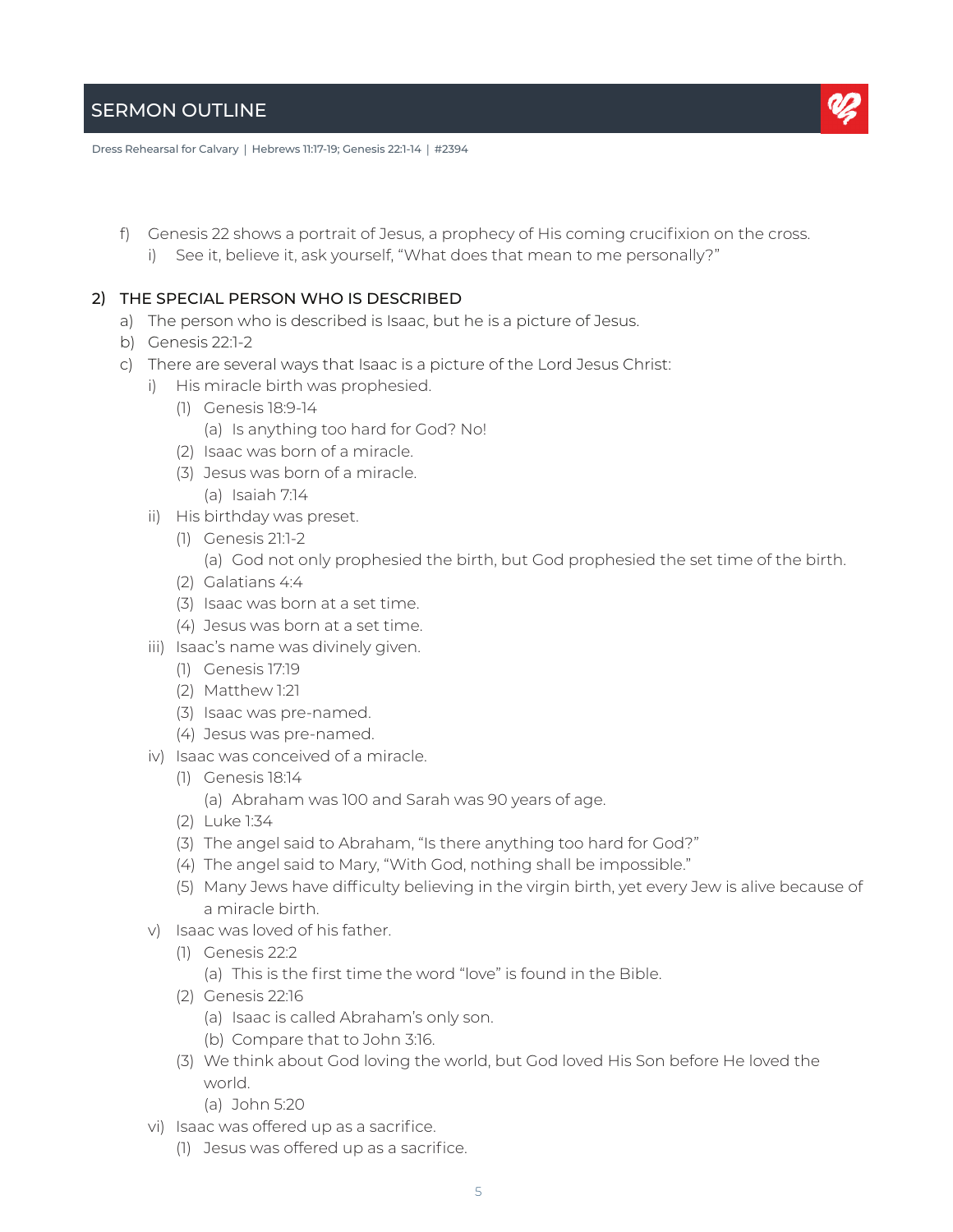



- (2) Genesis 22:2
- (3) John 3:16
- vii) Isaac was raised from the dead.
	- (1) Genesis 22:4
	- (2) Abraham counts the days: one, two, three, until he comes to the place where he is to offer up Isaac.
	- (3) Hebrews 11:19
		- (a) In Abraham's mind, for three days Isaac was dead.
		- (b) Abraham received him from the dead.
	- (4) The Gospel we preach says that Christ died for our sins, that He was buried and was raised again the third day.
		- (a) I Corinthians 15:3-4
	- (5) Abraham received Isaac back in a figure.
	- (6) God the Father received Jesus back literally.
- d) Isaac is a special person who represents and prefigures Jesus.

#### 3) A SPECIFIC PLACE THAT IS DESIGNATED

- a) Genesis 22:2
	- i) God had a specific place He wanted Abraham to go for the sacrifice.
- b) Genesis 22:4
- c) God chose one great galaxy out of billions; the Milky Way.
	- i) God chose one sun out of the entire Milky Way.
	- ii) God chose one little planet; Earth.
		- (1) God said, "The Earth is the Lord's."
	- iii) God chose one land; Israel.
		- (1) God calls it, "My land."
	- iv) God chose one city; Jerusalem.
		- (1) God calls it, "My holy city."
	- v) God chose one hill; Mount Moriah.
		- (1) God calls it, "My holy hill."
		- (2) This hill will become the focal point of all of the vast universes.
		- (3) This is the specific place God tells Abraham to take Isaac and offer him to the Lord.
- d) The name "Moriah" literally means "foreseen of the Lord."
	- i) The place is not incidental or accidental.
	- ii) It is the same place that Jesus would one day pour out His life's blood.
- e) Luke 23:33
	- i) Not a place, the place. The same place.

#### 4) THE PURPOSE THAT IS DESIGNATED

- a) Genesis 22:2
- b) This speaks of the cross, when Isaac was to be offered in that same place that Jesus was to die.
- c) Think of the suffering of the cross that is pictured.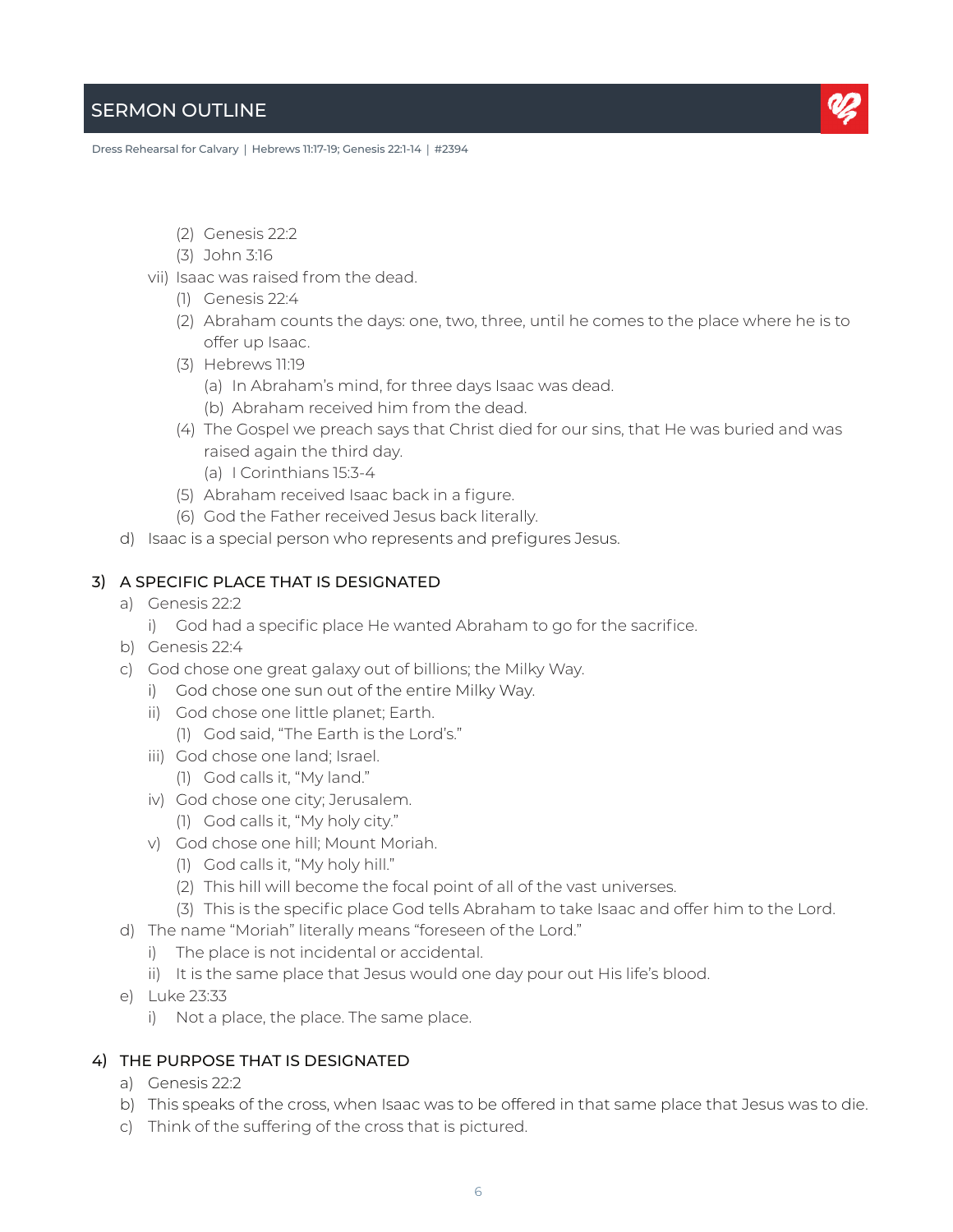Dress Rehearsal for Calvary | Hebrews 11:17-19; Genesis 22:1-14 | #2394

i) Genesis 22:4-8

(1) Abraham has faith that they will both return from the hilltop.

- ii) Father and son come to a point beyond which the others cannot go.
	- (1) That foretells dark Gethsemane where Jesus left the disciples and went alone to commune with His Father, facing Calvary.
	- (2) Isaac sees the tools of sacrifice in his father's hands and begins to realize what is going to happen.
		- (a) Think of what must have been going through Isaac's heart.
		- (b) Think of what must have been in Abraham's heart.
		- (c) Think of how much the Lord Jesus suffered.
		- (d) Think how much God the Father suffered as it is pictured here.
- iii) Genesis 22:9
	- (1) Aged Abraham begins to bind Isaac's hands.
		- (a) Abraham is well beyond 100 years of age.
		- (b) Isaac is not a child but a strapping young man.
			- (i) Isaac could have easily overpowered Abraham, but he allowed himself to be bound.
- iv) John 10:18
- v) Here you see the son submitting himself to the father.
- vi) People said of Jesus, "He saved others; himself he could not save."
	- (1) They were so wrong; He saved others; Himself, He would not be saved.
	- (2) Jesus could have come down from that cross but He did not.
- vii) Genesis 22:6
	- (1) Wood is a symbol of humanity.
	- (2) This speaks about the wood of our wickedness being laid upon Jesus as we see Isaac bearing that wood up this mountain that Jesus would one day die on.
- viii) John 19:17
- ix) Isaac goes up that mountain bearing the wood upon which he was to die.
- x) Jesus goes up the same mountain bearing that wooden cross upon which He was to die.
- d) Think of the sacrifice of the cross that is pictured.
	- i) The cord, the rope, speaks of the binding power of sin.
	- ii) The knife speaks of the bleeding power of sin.
	- iii) The fire speaks of the burning power of sin.
		- (1) Because the fires of God's wrath would burn themselves out upon the Lord Jesus Christ.

#### 5) THE PROMISE THAT IS DECLARED

- a) Genesis 22:11-14
- b) Now the picture changes.
	- i) The knife does not fall on Isaac, who represents the Lord Jesus.
	- ii) Isaac now represents us and there is a ram caught in a thorny thicket.
	- iii) This ram crowned with thorns is taken and becomes a substitute for Isaac.
	- iv) The knife did not fall that day upon Isaac because one day it would fall upon the Lord Jesus Christ.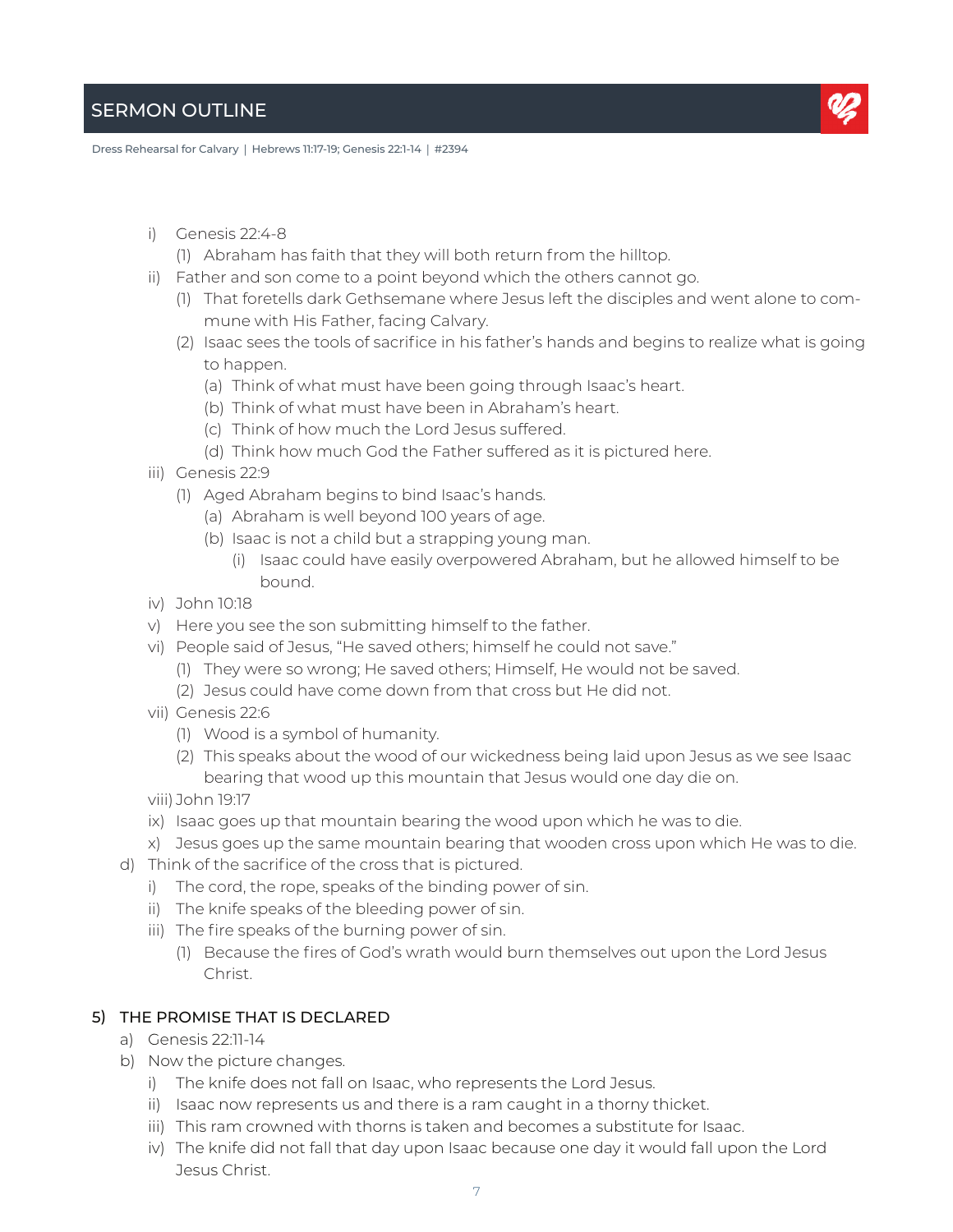

- c) Isaac had asked, "Father, where is the lamb?"
	- i) Abraham said, "God will provide Himself a lamb." And God did.
- d) When John the Baptist saw Jesus coming he said, "Behold, the lamb of God that taketh away the sin of the world."
	- i) John 1:29
- e) When Abraham saw what God did, he named that place "Jehovah-Jireh."
	- i) This means, "The Lord will provide."
	- ii) Whatever need you have, the Lord is there to provide for that need.

#### 6) CONCLUSION

- a) If there were ever a promise that God might be tempted not to keep, it would have been the promise to send Jesus.
	- i) If there were ever a time when God would say, "I change my mind," that would have been the time.
	- ii) Romans 8:32
- b) God spared Abraham's son; but God did not spare His own Son.
	- i) Jesus Christ, the Son of God, is the one who is prefigured and prophesied in Genesis 22.
- c) God provided Himself a Lamb.
	- i) It doesn't say that God would provide a lamb for Himself.
	- ii) God becomes the Lamb.
	- iii) God was in Christ reconciling the world unto Himself.
- d) God in human flesh died at Calvary for you.
	- i) God laid down His own dear Son upon that altar and the fires of God's wrath burned themselves out upon God's own dear Son.
	- ii) John 3:16
- e) Romans 8:32
	- i) If God gave Jesus, He's not going to hold anything else back.
	- ii) He is the God who provides.
- f) His name is Jehovah-Jireh.
	- i) The God who gave the first great gift is the God who will see us through.
- g) Do you know Jesus personally? If not, you can pray to Him today by asking Him to come into your life.
- h) Call upon Jesus today. Repent (turn) from your sins, and turn to Jesus. Ask Him to forgive you of your sins, and acknowledge Him as Lord of your life.
	- i) Romans 3:23
	- ii) Romans 10:9-10
	- iii) Romans 10:13
	- iv) Acts 16:31
	- v) John 3:16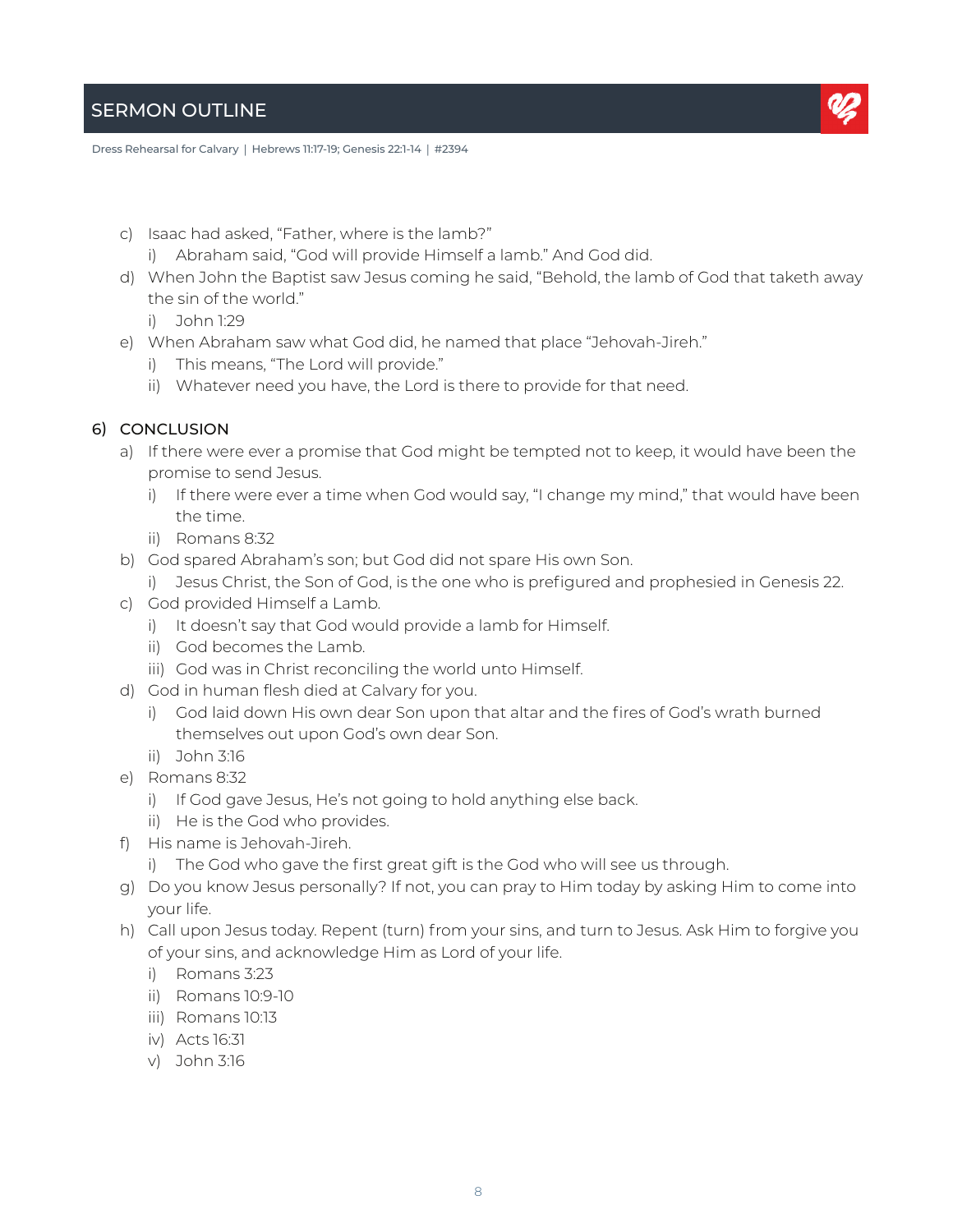

**SERMON REFERENCE:** Hebrews 11:17-19; Genesis 22:1-14

Take God's Word, find please if you would, the book of Hebrews chapter 11 and in a few moments we're going to look at verses 17 through 19.

Now as you hold your Bible in your hand may I tell you, look at me, may I tell you there is no book like the Bible! None! None whatsoever. The book that you hold in your hand is one book and yet it is sixty-six books. There are thirty-nine books in the Old Testament. There are twenty-seven in the New Testament. They were written over a period of about fifteen hundred years by at least forty different authors in three different languages, people from all backgrounds and walks of life. But when you bring them together, they don't make sixty-six books. They make one book; one book that is bound together. It has one hero, His name is Jesus. It has one villain, he is the devil. It has one theme, it is salvation. It has one purpose, the glory of God. And so if you read the Bible anywhere, you're going to find standing somewhere in the shadows, you're going to find the Lord Jesus. And that's what we're going to see today as we look in the life of a man whose name was Abraham. He's the father of the faithful, the brightest star in the Hebrew heaven. A name that is revered around the world, Father Abraham, the father of the faithful. And we're going to look back in history, centuries before Jesus Christ was born upon this earth and we're going to find a wonderful depiction of the life of our Lord Jesus Christ.

Now look if you will at the Scripture that we have here in the New Testament before we go back to the Old Testament. Hebrews chapter 11 verse 17 to verse 19, "By faith, Abraham, when he was tried," that is, tested, "offered up Isaac: and he that had received the promises offered up his only begotten son, of whom it was said, 'That in Isaac shall thy seed be called.'"

Now how was he able to do this? Well, verse 19 tells us, "Accounting that God was able to raise him up, even from the dead; from whence also he received him in a figure."

Now the word figure means a type, an illustration. In the Old Testament, God gave illustrations, types, prophecies, figures of that which is to come in the New Testament. Now why did God do that? Well many reasons, but one reason, friend, listen to me. It is one of the great confirmations of the inspiration of the Scripture. When you see way back here centuries, and centuries, and centuries before Jesus Christ was even born that God gives figures and types and prophecies of the Lord Jesus Christ.

Not only is it, therefore, a confirmation of the inspiration of the Scriptures, but correspondingly it is a confirmation of the deity of our Lord and Savior Jesus Christ as we see Him pictured there, tucked away in the Old Testament. Don't get the idea that the Old Testament is about something other than Jesus. All of the Bible is about Jesus. It's all about Jesus. And furthermore, it is there that we might have the joy that we're going to have this morning of discovering and feasting on these things that are tucked away in the Old Testament.

By the way, before we get to the Old Testament, let me give you a couple verses here to prove what I am talking about is not mere fancy. Put down in your margin John 8 verse 56. Jesus is talking to the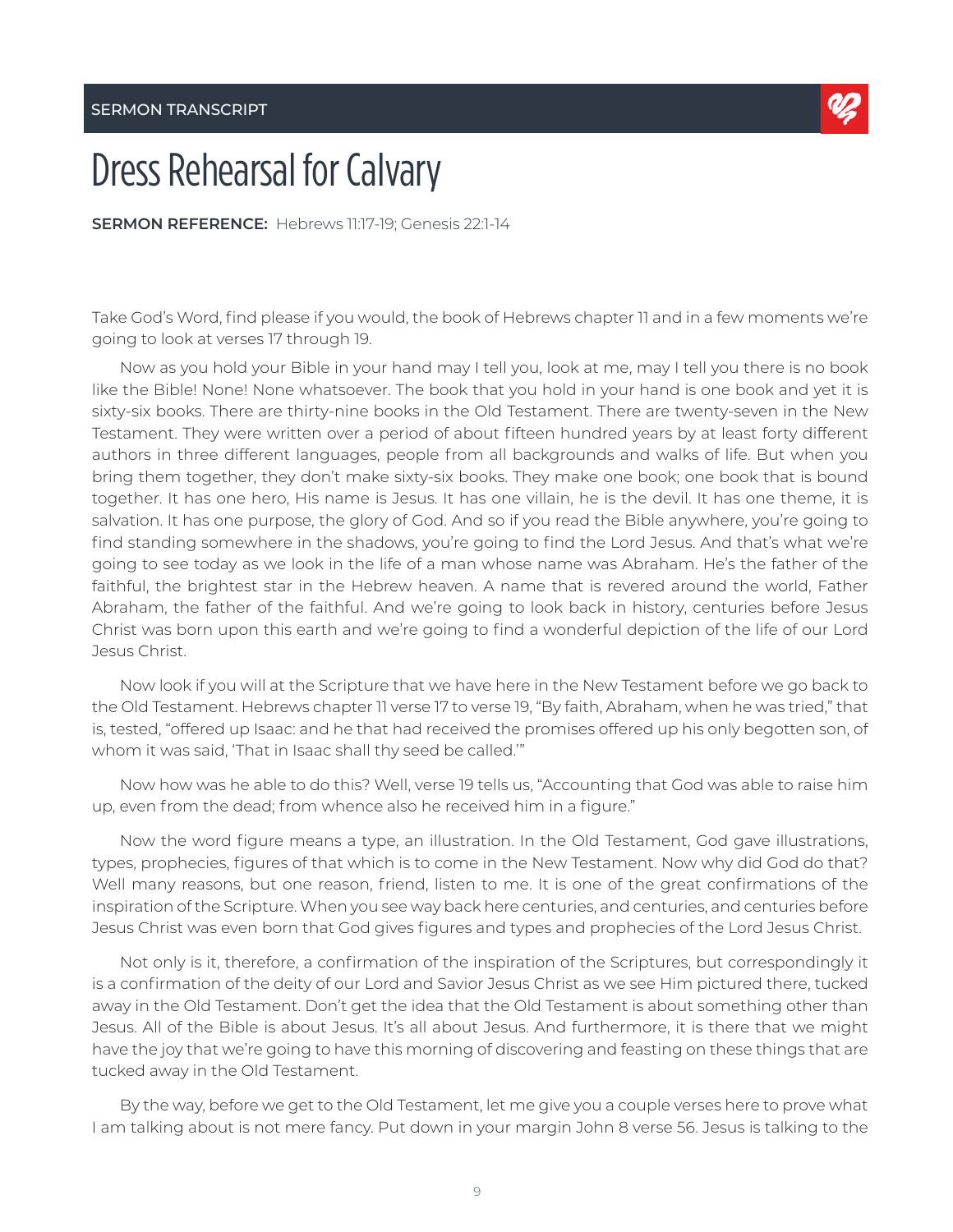Dress Rehearsal for Calvary | Hebrews 11:17-19; Genesis 22:1-14 | #2394

unbelieving Jews of His day who boasted in Abraham. And here's what Jesus said to those Jews, "Your father," talking about Abraham, "Your father Abraham rejoiced to see My day and he saw it and was glad." "Abraham", Jesus said, "saw My day." Now I want to remind you, this was centuries before Jesus was born.

Let me give you another verse, Galatians 3 verse 8, "And the Scripture, foreseeing that God would justify the heathen through faith, preached before the Gospel unto Abraham, saying, 'In thee shall all nations be blessed.'" The phrase that I want to extract from that verse is, "That the Gospel was preached to Abraham." "The Scriptures foreseeing that God would justify the heathen through faith, preached before the Gospel unto Abraham."

Now, having said that, let's go to this passage of Scripture. Go backward in your Bible to Genesis chapter 22. Genesis the first book. Find the first book. Fast forward 22 chapters and you're going to come to the basis of our text today in Genesis chapter 22.

Now there are some things I want you to see. What I'm going to do right now is give you a portrait of Jesus that is found in the Old Testament. Are you ready for it? I want you to see and delight yourself and feast on a portrait of Jesus found in the Old Testament. Actually, a prophecy of His coming crucifixion on the cross. I want you to see it and believe it and then I want you to ask yourself this question: "What does that mean to me today? What does it mean to me personally?"

Number one, the first thing I want you to see is **the special person who is described.** Now the person who is described is Isaac. But you're going to see that Isaac is a picture of Jesus. Look if you will in Genesis 22 verses 1 and 2, "And it came to pass after these things, that God did tempt," that is, test Abraham, "and said unto him 'Abraham.' And he said, 'Behold, here I am.' And He said," God said, "'Take now thy son, thine only son Isaac, whom thou lovest, and get thee into the land of Moriah; and offer him there for a burnt offering upon one of the mountains which I will tell thee of.'"

Now, Isaac therefore becomes a picture of the Lord Jesus Christ. Let me give you about six ways or more that He is a picture of the Lord Jesus Christ. First of all, **his miracle birth was prophesied.** Go back even further now to Genesis chapter 18 and begin in verse 9 to verse 14. The angel is coming to visit with Abraham and to make a prophesy. "And they said unto him," to Abraham, "'Where is Sarah thy wife?' And he said, 'Behold, in the tent.' And he said, 'I will certainly return unto thee according to the time of life; and, lo, Sarah thy wife shall have a son.' And Sarah heard it in the tent door, which was behind him. Now Abraham and Sarah were old and well stricken in age; and it ceased to be with Sarah after the manner of women." That is, Sarah had gone through the menopause. And, "Therefore Sarah laughed within herself, saying, 'After I am old shall I have pleasure, my lord being old also?' And the Lord said unto Abraham, 'Wherefore did Sarah laugh, saying, 'Shall I of a surety bear a child, which am old?''"

Now here's what the angel says, "Is any thing too hard for the Lord?" I want to ask you that question. Is anything too hard for God? Of course not. "Is anything too hard for the Lord?" "At the time appointed I will return unto thee, according to the time of life, and Sarah shall have a son."

Now Isaac was born of a miracle. Jesus was born of a miracle. Put in your margin, Isaiah 7 verse 14, "Therefore the Lord himself shall give you a sign, behold a virgin shall conceive and bear a son and shall call His name Immanuel."

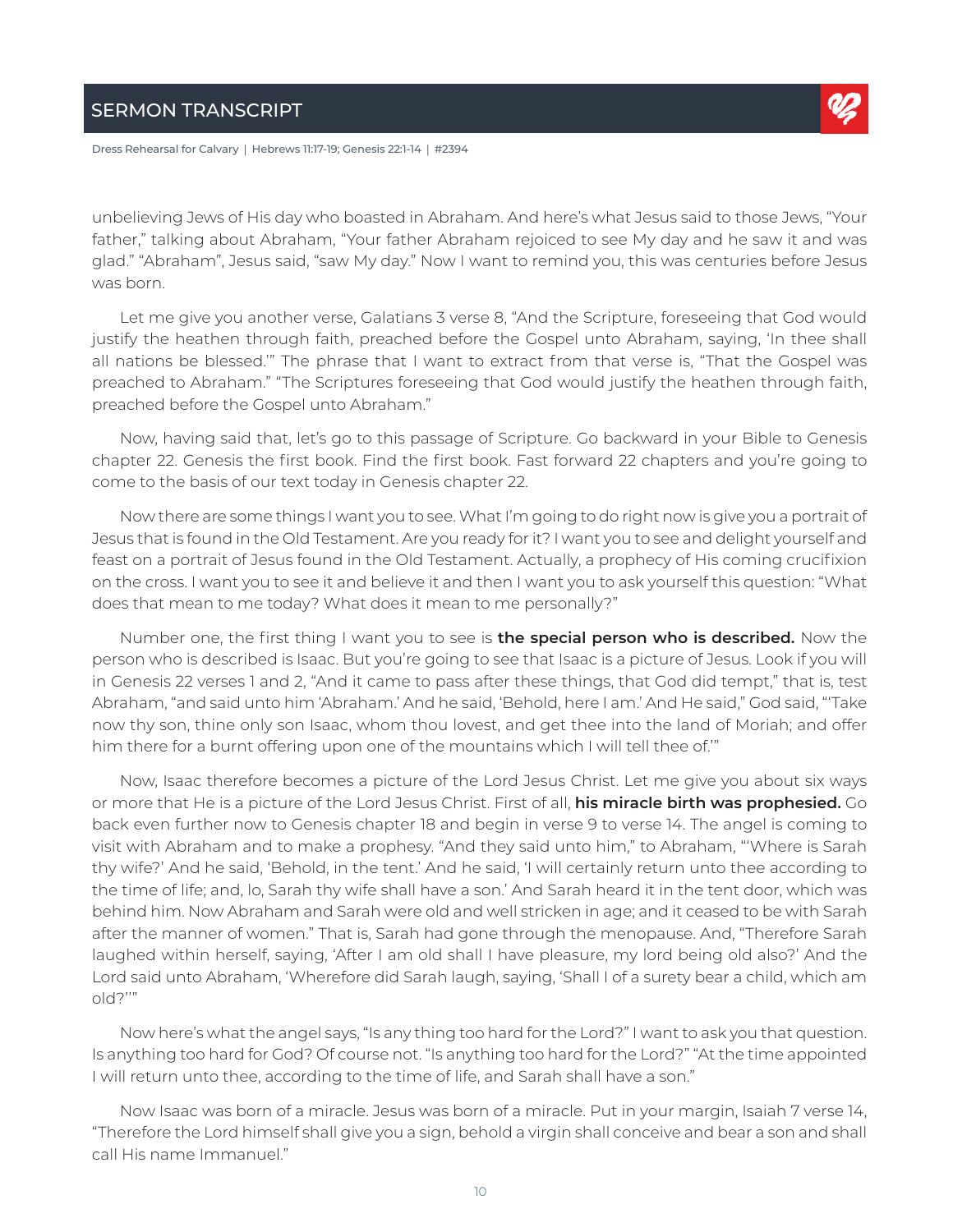Dress Rehearsal for Calvary | Hebrews 11:17-19; Genesis 22:1-14 | #2394



Not only was his miracle birth prophesied, **but his birthday was preset.** Look in Genesis now 21 verses 1 and 2, "And the Lord visited Sarah as he had said, and the Lord did unto Sarah as he had spoken. For Sarah conceived, and bare Abraham a son in his old age." Now don't miss this, "At the set time of which God had spoken to him." God not only prophesied the birth, but God prophesied the set time of the birth. Well, what does that have to do with Jesus? Put in your margin Galatians 4:4, "But when the fullness of time was come, God sent forth His Son made of a woman." Isaac was born at a set time. Jesus was born at a set time.

Now, here's the third thing. **Isaac's name was divinely given.** Genesis 17:19, "And God said, 'Sarah thy wife shall bear thee a son and thou shalt call his name Isaac.'" Compare that to the New Testament. Matthew 1 verse 21, speaking of Mary, "And she shall bring forth a son and thou shalt call His name Jesus." Isaac was born of a miracle. Jesus was born of a miracle. Isaac was born at a set time. Jesus was born at a set time. Isaac was pre-named. Jesus was pre-named.

**Isaac again was conceived of a miracle.** Genesis 18 verse 14, "Is anything too hard for the Lord?" Remember that Abraham was a hundred years old and Sarah was ninety years old when it happened. When the angel came to Mary and said, "Mary, you're going to have a baby." Mary said, "How can this be?" Luke 1 verse 34, "Seeing I know not a man." That is, I'm still a virgin. "'How can this be?' And the angel said to Mary, 'For with God nothing shall be impossible.'" What did the angel say to Abraham? Luke 1:37, "Is there anything too hard for God?" What did the angel say to Mary? "With God nothing shall be impossible." Sometimes our Jewish friends have difficulty believing in the virgin birth. Friend, every Jew that you see today upon the face of the earth is here because of a miracle birth. Every one of them.

Now, **Isaac was loved of his father.** Genesis 22 verse 2, "And he said, 'Take now thy son, thine only son Isaac, whom thou lovest.'" Ladies and gentlemen, I told you last week this is the first time the word love is found in the Bible. Right here. "'Take your son whom you love.'" In Genesis 22 verse 16 he's called, "Abraham's only son." Compare that now to John 3:16, "For God so loved the world that He gave His only begotten Son that whosoever believeth in Him should not perish." We think about God loving the world. But friend, I want you to know that God loved His Son before He loved the world. John 5 verse 20, "For the Father loveth the Son and showeth Him all things that Himself doeth."

Listen, he was offered, **Isaac was offered up as a sacrifice.** Jesus was offered as a sacrifice. Genesis 22 verse 2, "And he said, 'Take now thy son, thine only son Isaac, whom thou lovest, and get thee into the land of Moriah; and offer him there for a burnt offering upon one of the mountains which I shall tell thee of.'" And again John 3:16, "For God so loved the world that He gave His only begotten Son."

**Isaac was raised from the dead**. Genesis 22 verse 4, "Then on the third day Abraham lifted up his eyes, and saw the place afar off." God said to Abraham, "Abraham, take your son and offer him as a burnt offering." Abraham takes his son and counts the days: one, two, three. He comes to the place there where the offering is to be made.

Now, he takes his son and he starts up Mount Moriah to offer his son. How was he able to do that? Well, remember Hebrews 11 verse 19? He was, "Accounting that God was able to raise him up even from the dead," now watch this, "whence also he received him in a figure." That is, in Abraham's mind for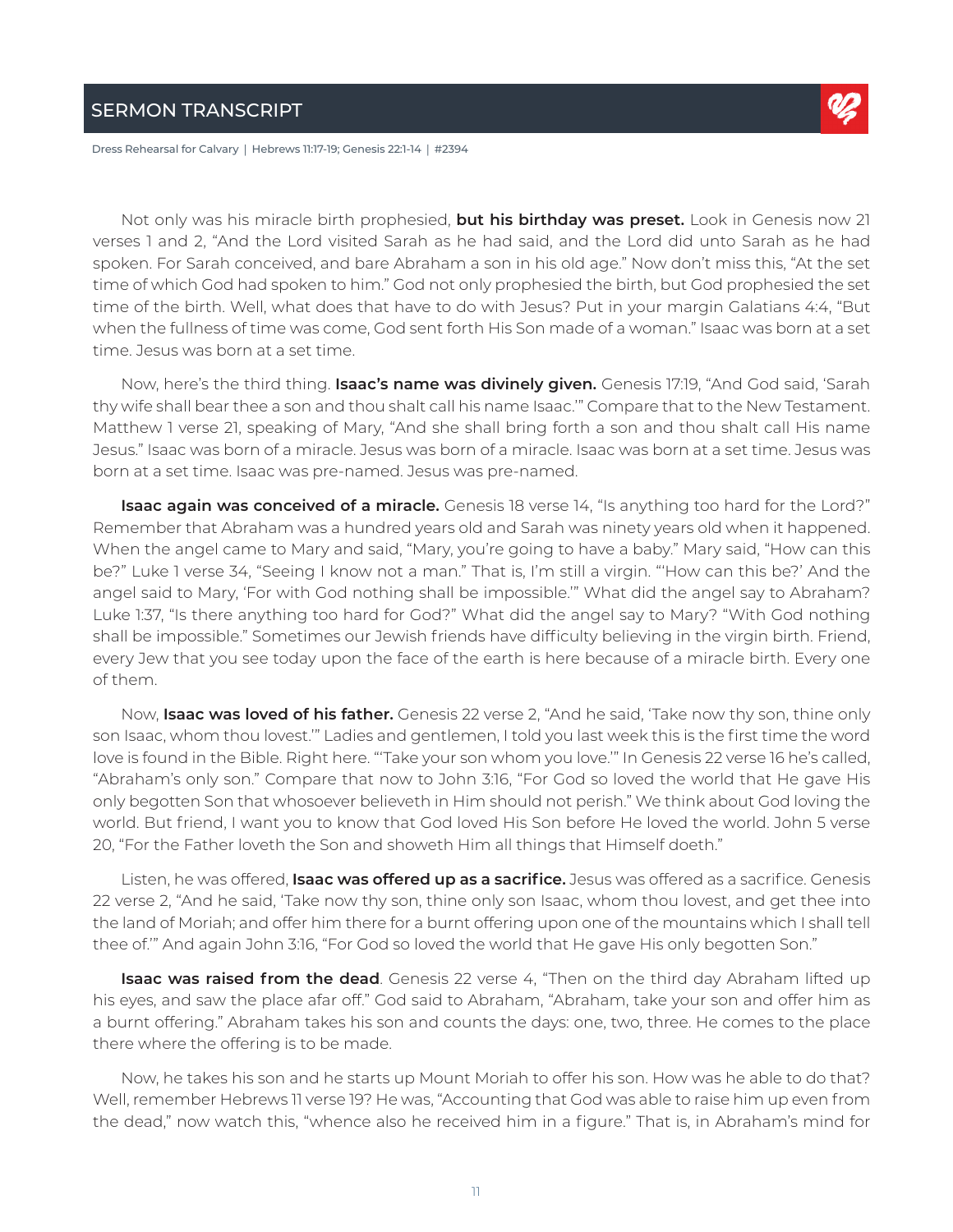Dress Rehearsal for Calvary | Hebrews 11:17-19; Genesis 22:1-14 | #2394

three days Isaac was dead. From the day that God said, "Abraham take him and offer him," until the day that Abraham got him back, in Abraham's mind he was dead. Abraham received him from the dead.

Now, what is the Gospel that you and I preach? That Christ died for our sins, that He was buried and was raised again the third day. First Corinthians 15 verses 3 thru 4. "Abraham received Isaac back in a figure." God the Father received Jesus back literally. So, what we're talking about here is a special person. Isaac represents, prefigures Jesus. Have you got that? Then move to the second thing.

Not only a special person, but I want you to see **a specific place that is designated.** I want you to see how this comes together. Now look in Genesis chapter 22 verse 2, "And He said," God said, "'Take now thy son, thine only son Isaac, whom thou lovest, and get thee into the land of Moriah; and offer him there for a burnt offering upon one of the mountains which I will tell thee of." Now He didn't just say, "Go offer him." He said, "I have a specific place that I want you to do it."

Now look in Genesis 22 verse 4. And, "Then on the third day Abraham lifted up his eyes, and saw the place afar off." Now think with me friend about our universe. There are a hundred billion known galaxies in our universe. We don't know what's beyond that. In those great galaxies that stretch across the sky, there is one galaxy known as the Milky Way. That Milky Way is one hundred thousand light years across. That's one hundred million billion miles from rim to rim. God goes into that great galaxy out of all of the millions of galaxies and God finds one little insignificant sun, our sun. Ninety three million miles away from the Earth. And God looks there at that one sun and around that sun are orbiting a number of planets. God takes one little planet, a speck of cosmic dust called the Earth and God says, "The Earth is the Lord's." Psalm 24:1. And then on the Earth, that globe there, God takes one land, the land of Israel. And God calls that land, "My land." And then out of that land that God calls His land, He tightens the focus a little more and God takes in that land one city, the city of Jerusalem. And God calls that city, "My holy city." And then in that holy city, God takes one hill, Mount Moriah, and in Psalm 2:6 He calls that, "My holy hill." That becomes the focal point of all of the universes. A little limestone ridge! God said, "Abraham, I will show you a place, a specific place. You take your only son. You take your only son that you love. You take him there and offer him in the place that I will show you."

The name Moriah literally means "Foreseen of the Lord." The place is not incidental. The place is not accidental. It is the same place that Jesus would one day pour out His life's blood. Put down Luke chapter 23 verse 33, "And when they were come to the place which is called Calvary, there they crucified Him." Not a place, the place. The same place.

Now we've talked about a person, we've talked about a place. Now let's talk about **the purpose that is designated here.** Genesis 22 verse 2, "And he said, 'Take now thy son, thine only son Isaac, whom thou lovest, and get thee into the land of Moriah; and offer him there for a burnt offering upon one of the mountains which I will tell thee of.'" This speaks of the cross. When Isaac was to be offered in that same place that Jesus was to die.

Think of the suffering of the cross that is pictured. Look if you will in Genesis 22 verses 4 through 8, "Then on the third day Abraham lifted up his eyes, and saw the place afar off. And Abraham said unto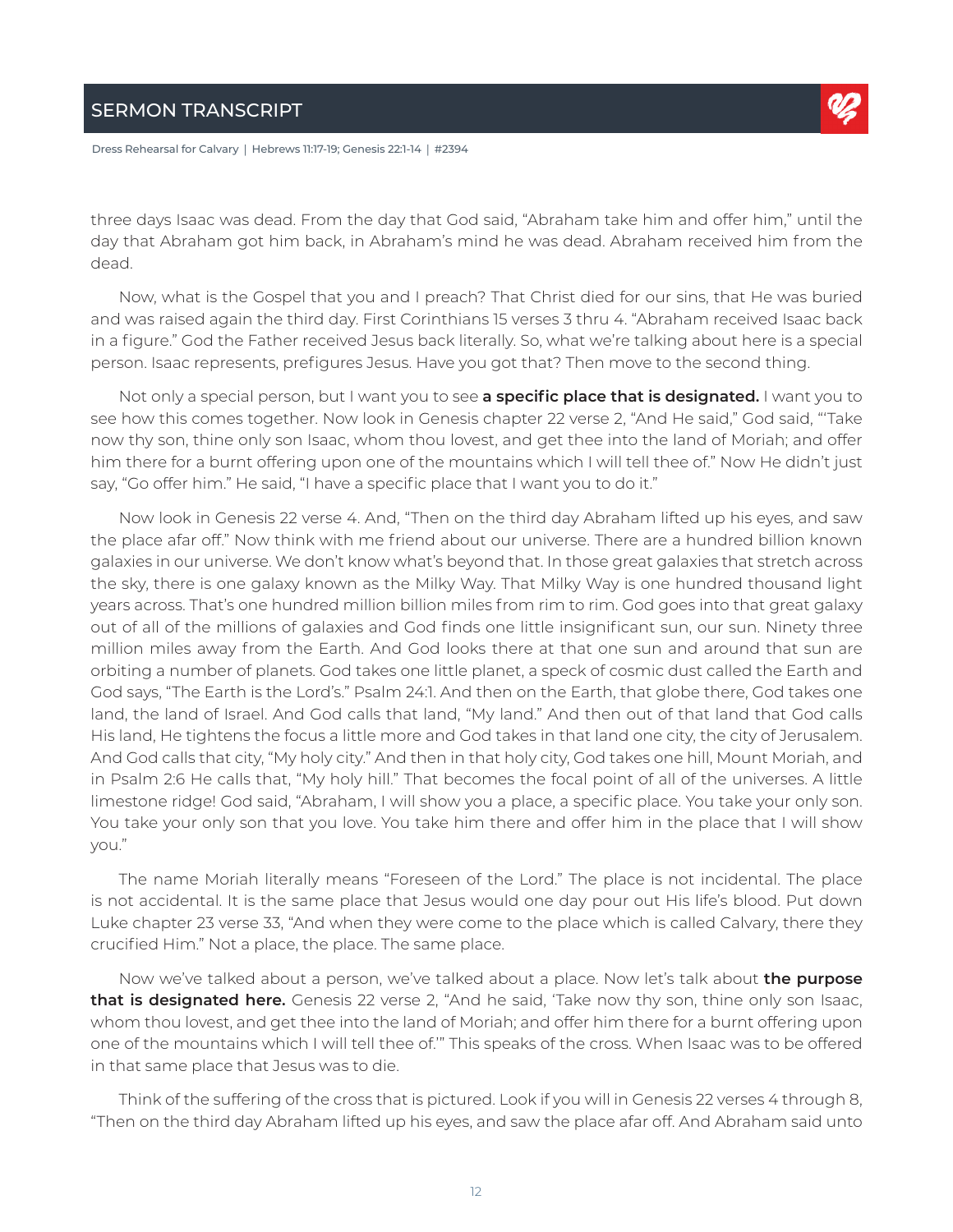

Dress Rehearsal for Calvary | Hebrews 11:17-19; Genesis 22:1-14 | #2394

his young men, 'Abide ye here with the ass; and I and the lad will go yonder and worship, and come again to you.'" Abraham says, "He's going to be slain, but we're both coming back. You talk about faith. We're going to go worship and come again to you. "And Abraham took the wood of the burnt offering and laid it upon Isaac his son; and he took the fire in his hand, and a knife: and they went both of them together. And Isaac spake unto Abraham his father, and said, 'Father.' And he said, 'Here am I, my son.' And he said," Isaac said, "'Behold the fire and the wood but where is a lamb for the burnt offering?' And Abraham said, 'My son, God will provide Himself a lamb for a burnt offering.' So they went both of them together."

Now, father and son come to a point beyond which the others cannot go. "You stay here," and father and son went to commune together. That tells me of dark Gethsemane where Jesus left Peter, James and John and the other disciples and He went alone to commune with His Father facing Calvary. And, Isaac looks at his father. In Abraham's hand there is a torch, a fire in one hand. There is a knife in his other hand. Isaac can read his father's face. He begins now to know what is about to happen. Think of what must have been going through Isaac's heart as he sees his father go up without a lamb, only with his own son up to that place of sacrifice. Think of what must have been in Abraham's heart. I know when my first son was born I ceased to think so much of the love of Jesus and I thought more of the love of a father. Though both, are infinite in their love. I thought how it must have moved the Father's heart to give His only Son to die upon that cross Think of how much the Lord Jesus suffered. Think how much God the Father suffered as it is pictured here.

Think of the suffering of the cross. Think of the suffering of the cross. Look in Genesis 22 verse 9, "And they came to the place which God had told him of; and Abraham built an altar there, and laid the wood in order, and bound Isaac his son, and laid him on the altar upon the wood."

Use your sanctified imagination. Here's the altar. Here's the wood. Here's the torch. Here's the knife. Abraham says, "Come here, son. Hold out your hands." And Abraham begins to bind those hands. Now I remind you that Abraham is well beyond one hundred years of age. I remind you that Isaac is not a child as we sometimes see pictured. Isaac is a strapping young man! He could have easily out run the old man. He could have taken the old man and bound him. But he presents himself to be bound. You know what Jesus said? "No man takes My life from Me. I lay it down of Myself." John 10:18. Here you see the son submitting himself to the father. They said of Jesus in Matthew 27 verse 42, "He saved others, Himself He could not save." They were so wrong. He saved others, Himself He would not be saved. He could have come down from that cross, but He did not.

Notice in Genesis 22 verse 6, "And Abraham took the wood of the burnt offering, and laid it upon Isaac his son." Wood is a symbol of humanity. It speaks about the wood of our wickedness being laid upon the Lord Jesus Christ. As you see Isaac bearing that wood going up this mountain that Jesus would one day die on, think of John 19 verse 17, "And He," Jesus, "bearing His cross, went forth into a place called the place of a skull, which is called Golgotha." Isaac goes up that mountain bearing the wood upon which he was to die. Jesus goes up the same mountain bearing that wooden cross upon which He was to die. Think of the sacrifice of the cross that is pictured. Abraham has a knife and he has a torch, and he has ropes. The cord speaks of the binding power of sin. The knife speaks of the bleeding power of sin. The fire speaks of the burning power of sin because the fires of God's wrath would burn themselves out upon the Lord Jesus Christ.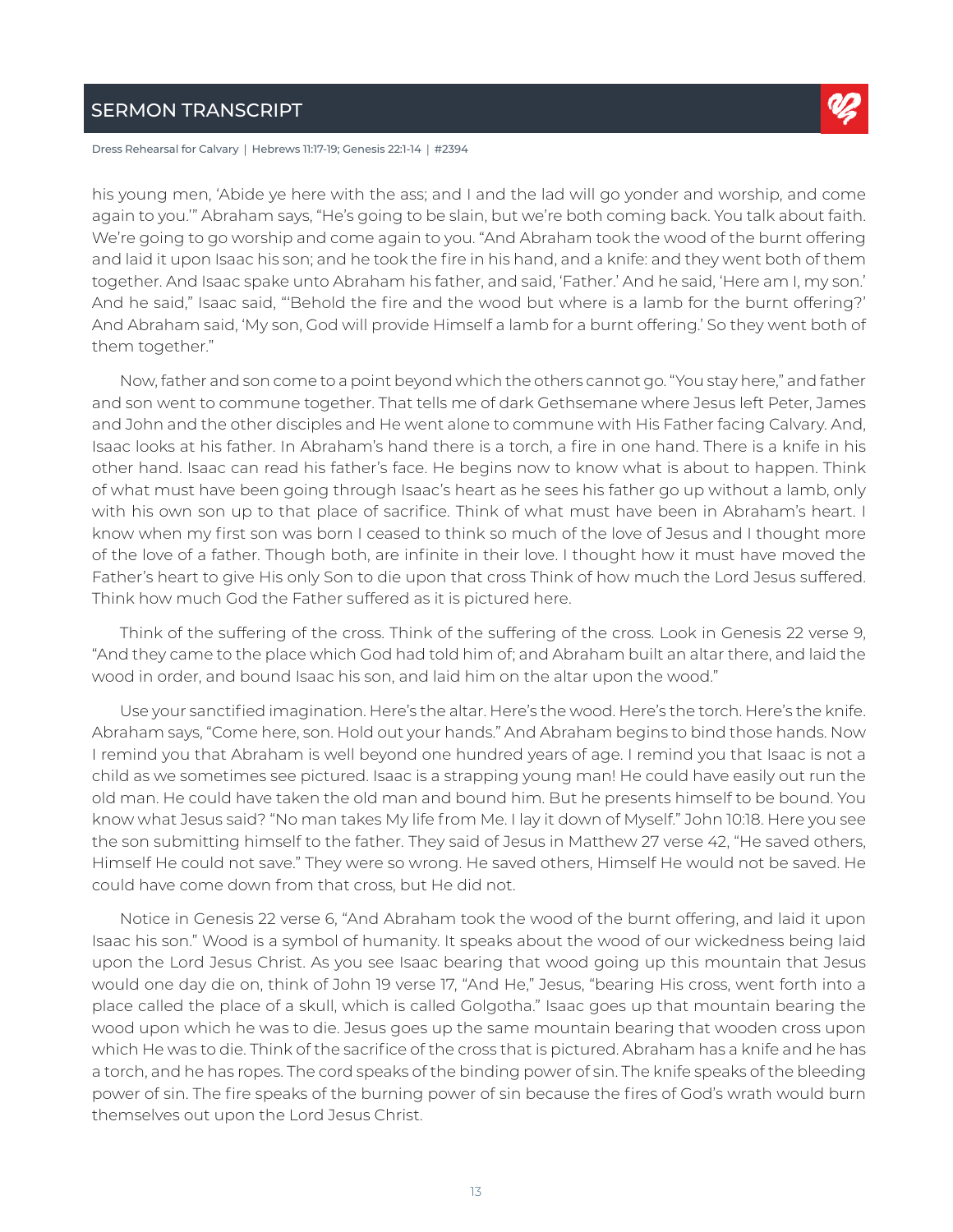Dress Rehearsal for Calvary | Hebrews 11:17-19; Genesis 22:1-14 | #2394



Now, we've talked about the purpose which was sacrifice. Now I want you to think about **the promise that's declared here.** We've talked about a person, we've talked about a place, we've talked about a purpose, now let's look at a promise. In Genesis 22 beginning in verse 11, Abraham is about now to sacrifice Isaac. Isaac has laid down his life. He has become one with his father. His father now is about to make this offering, accounting that God the Father is able to raise him up. Genesis 22 verse 11 through 14, "And the angel of the Lord called out unto him out of Heaven, and said, 'Abraham, Abraham!' And he said, 'Here am I.' And he said," the angel said to Abraham, "'Lay not thine hand upon the lad, neither do thou any thing unto him: for now I know that thou fearest God, seeing thou hast not withheld thy son, thine only son from Me.' And Abraham lifted up his eyes, and looked, and behold behind him a ram caught in a thicket by his horns. And Abraham went and took the ram, and offered him up for a burnt offering upon the stead of his son. And Abraham called the name of that place," now don't you miss this, this is the whole sermon, "Jehovah-Jireh: as it is has been said to this day, 'In the mount of the Lord it shall be seen.'"

Now the figure changes. The knife does not fall upon Isaac who is representing the Lord Jesus Christ. Now the picture changes and Isaac now represents us and there is a ram caught in the thicket. As I have told you before, this ram, this ram crowned with thorns. His horns locked in a thorny thicket is taken and this ram becomes a substitute for Isaac. Isaac gets up off the altar and the ram is slain in his stead. And the knife did not fall that day upon Isaac because one day it would fall upon the Lord Jesus Christ.

Now, Isaac had asked his father, "Father, where is the lamb?" Abraham said, "God will provide Himself a lamb." And God did. God did. Remember what John the Baptist said in John chapter 1 verse 29 when he saw Jesus coming? "Behold, the Lamb of God that taketh away the sin of the world." When Abraham saw what God did. When Abraham saw that ram that was to take the place of Isaac and give Isaac back to his bosom, give Isaac back as it were from the dead to Abraham, Abraham named that place, Mount Moriah, Abraham named it Jehovah-Jireh. Now what does that mean? It means: the Lord will provide.

Now, friend, listen to me. I don't know what need you have. You listen to your pastor. The Lord is there to provide that need. The Lord will provide. In that day, what was he going to provide? Himself a lamb. Where was He going to provide it? In the mount of the Lord it shall be seen. When is He going to provide it? It shall be seen. He's talking about the day when Jesus Christ would die upon the cross.

Now, it's time to wrap it up. There's so much I could say, I have gone too fast. But I wanted you to get the whole picture. Now what does this mean to you today? And what does this mean to world missions? Are you ready to apply it to your heart?

Listen friend, if there were ever a promise, ever a promise that God would have been tempted to renege upon, ever a promise that God might be tempted not to keep, it would have been the promise to send Jesus. If there were ever a time when God would say, "I change My mind," that would have been the time. But I want you to put down this verse. It is very important because it sums it all up. It is Romans chapter 8 and verse 32, "He that spared not His own Son, but delivered Him up for us all, how shall He not with Him also freely give us all things." Do you get the logic there in Romans 8:32? "He that spared not His own Son."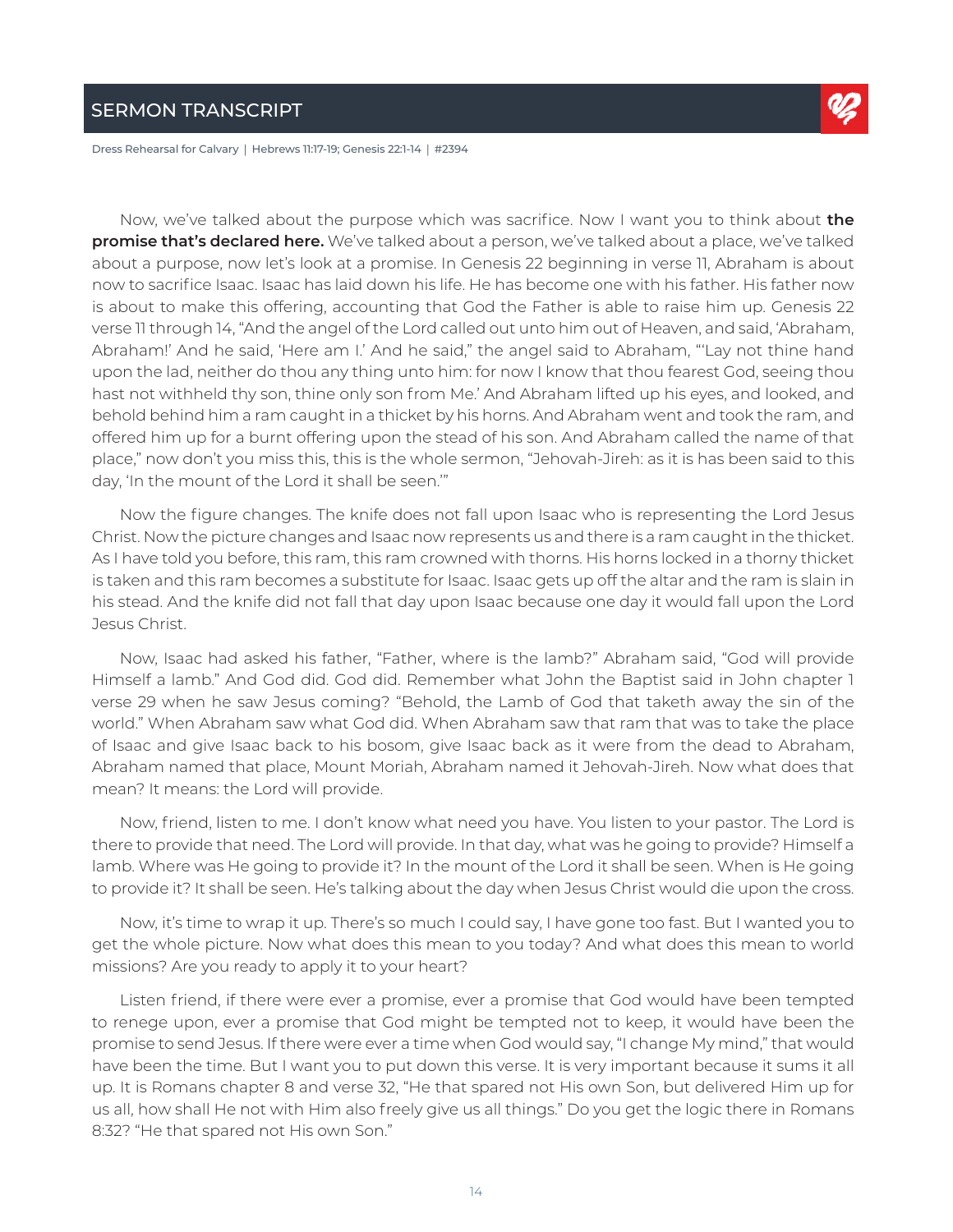Dress Rehearsal for Calvary | Hebrews 11:17-19; Genesis 22:1-14 | #2394



Now when Abraham is taking Isaac up at the last moment, God said, "Abraham, don't do it." God spared Abraham's son. But God did not spare His own Son. Jesus Christ, the Son of God is the one who is prefigured and prophesied here in Genesis chapter 22. God provided Himself a Lamb. It doesn't say that God would provide a lamb for Himself. God becomes the Lamb! God was in Christ reconciling the world unto Himself. God provided Himself as a Lamb. God in human flesh died. God the mighty maker died for man, the creature's sin! God died at Calvary for you! Does that mean anything to you? That God laid down His own dear Son upon that altar that the fires of God's wrath burned themselves out upon God's own dear Son, because, "Because God so loved the world that He gave His only begotten Son."

Now you listen to me. Listen to what the apostle Paul said in Romans chapter 8 verse 32, "For if God spared not His own Son, but delivered Him up freely for us all; how shall He not also with Him freely give us all things?"

My son, his name is Steve, my first born son. If you were to ask me, "Adrian, can I have your son?" Say, "Why should I give you my son?" "Well, I want to torture him and then kill him for some cause that I have. Will you give me your son?" "No, I won't give you my son. I don't love you that much. No, I would not give you my son that you might torture him and put him to death. For whatever cause, I would not do that."

But suppose I loved you and your cause enough, your need enough that I were to give you my own son that he would die in ignominy and shame, be brutalized. If I loved you enough to give you my son and then you said, "Can I also have his computer? Can I also have his sport jacket? Can I also have his automobile?" Of course. If I did not spare the son, would I not also with him freely give you all things? Friend, if God gave Jesus, He's not going to hold anything else back. Do you understand that? If God gave Jesus and, "Delivered Him up freely for us all, how shall He not also with Him freely give us all things?" He is the God who provides. If God gave the one great gift, He's going to give all of the others.

I have proved it in life. When I needed a Savior and I said, "Lord Jesus, save me." He provided salvation. When He called me to preach and I didn't know how I was going to do it. My dad said, "Son, I wish I could send you to college, but I can't. I don't have the resources." I said, "That's alright. God has called me. God will provide." For eight years, seven of them married, I went to higher education and God provided. God met my every need. When Joyce and I walked through the valley of the shadow of death and a little baby was taken to Heaven. We looked for a surcease, we looked for comfort. Where would we go? He was there and He provided the need of every heart. When I began to preach, I wondered what will I preach. First three or four times I preached, I said, "Well, I preached the whole Bible. Now what am I going to do?" That was over a half a century ago. How am I going to preach? I stand before you to tell you that God has provided Sunday after Sunday after Sunday after Sunday from the deep well of His Word. God provides. God provides.

And one of those days when my feet touch the chilly waters of the river of death. And that day is coming for all of us if Jesus tarries. My Provider, Jehovah-Jireh, will be there, "He that spared not His own Son, how shall He not also with Him freely give us all things?"

If you're wondering, "Oh, if God calls me to missions, how will I do it? How will I make it? What will I do?" I'll tell you how you will make it. Jehovah-Jireh will provide for you. A missionary back in the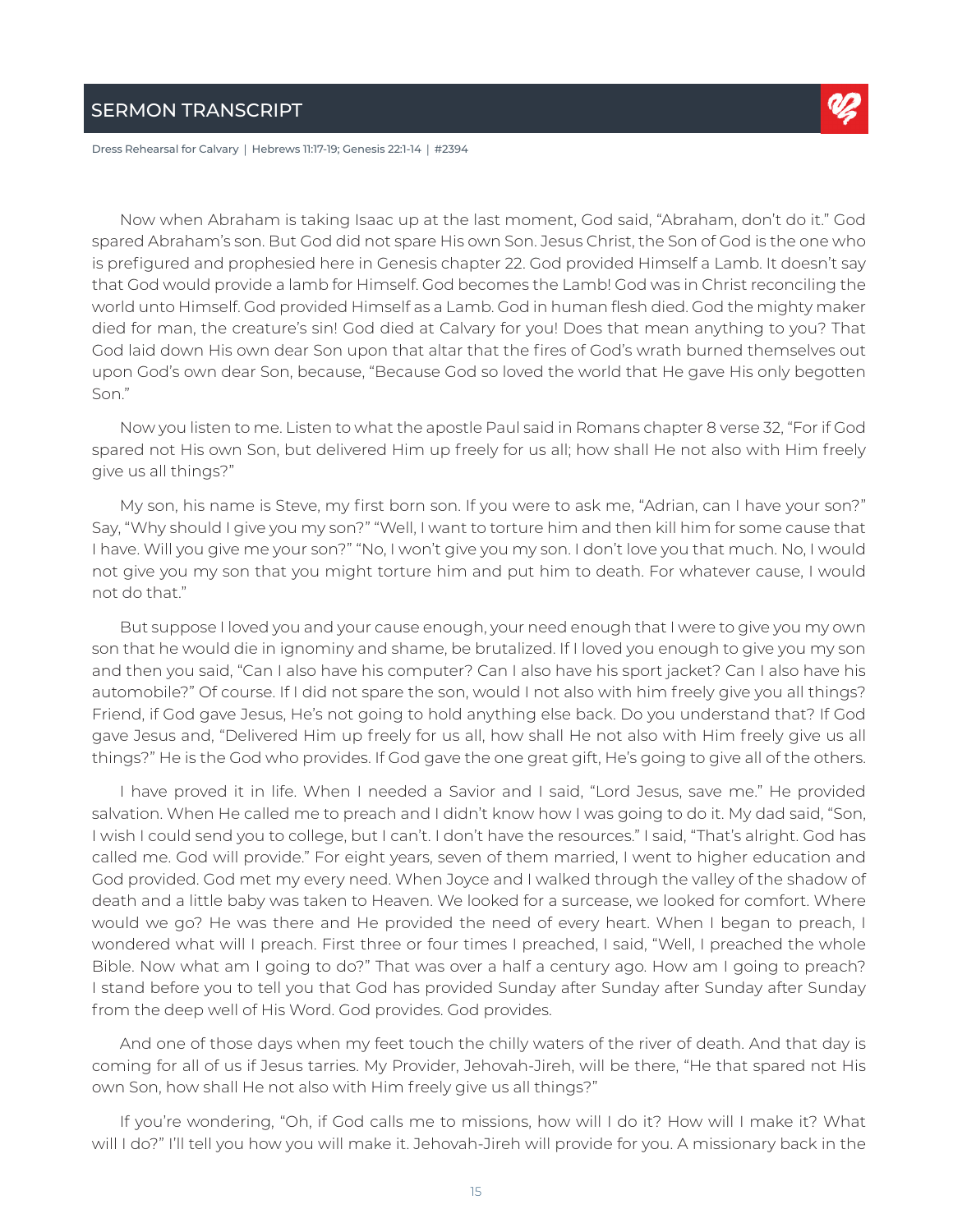Dress Rehearsal for Calvary | Hebrews 11:17-19; Genesis 22:1-14 | #2394



days when they sailed to the mission field, was about to get on the boat. Walking up the gang plank, the trunks had been packed. They couldn't fly home on a 747 like we do today. The missionary and his family were going. A good friend walked up to the missionary just before he got on the boat and handed the missionary an envelope that was sealed. And said, "Don't open this envelope. Don't ever open it until you come to the place, if you ever do, where you don't know what else to do, where else to turn. You've run out of resources. You have a need that there is no other answer to: then open this envelope." The missionary put it in his breast pocket. Most of us would have taken it out, you know to see what's in it. The missionary put it in his breast pocket; stayed his full tenure on the mission field. Came home and held up the envelope. It was still sealed. Never been opened. Because through sickness, sorrow, tears, pain and toil, there never ever was a time when there was not a provision that God did not answer. His name is Jehovah-Jireh. And the God who gave the first great gift is the God who will see us through.

Bow your heads in prayer. Heads are bowed. Eyes are closed. Now friend, God spared not His own Son for you. God wants you to be saved. You're saved by trusting Jesus. Believe that He shed His precious blood on the cross for you and that God raised Him from the dead. The Bible says, "Believe on the Lord Jesus Christ and you'll be saved." Would you pray, "Dear God, I know that You love me. Thank You for loving me. And I know that You want to save me. Jesus, You died to save me and You promised to save me if I would trust You. Jesus, I do trust You. I believe You're the Son of God. I believe you paid for my sin with Your blood on the cross. I believe that God raised You from the dead. And now I receive You as my Lord and Savior. Forgive my sin. Cleanse me. Come into my life. Take control of my life and begin today to make me the person You want me to be. And Jesus, give me the courage to make it public. Help me never to be ashamed of You. In Your name I pray, Amen."